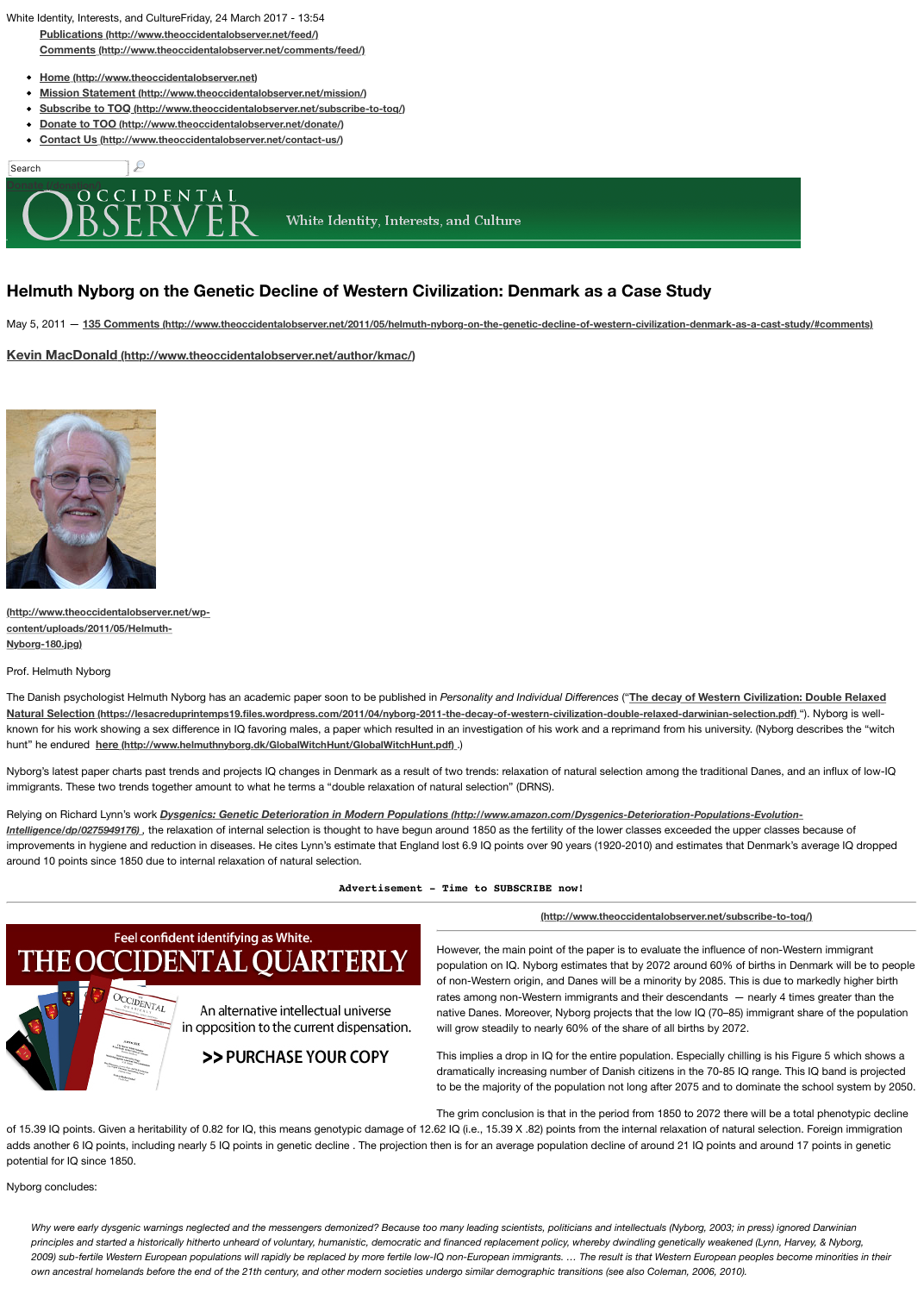fundamental significance of the historically conditioned variety of human cultures in the determination of hur of the view that environment was all-*important]*. Research on racial differences ceased, and the profession c *Davenport.*

*By the mid-1930s the Boasian view of the cultural determination of human behavior had a strong influence on became some of the most influential academic supporters of psychoanalysis (Harris 1968, 431). Marvin Harr* of its utility as a critique of Euro-American culture, and, indeed, as we shall see in later chapters, psychoanal *Culture of Critique, Chapter 2: The Boasian School of Anthropology and the Decline of Darwinism in the Sultiences (http://www.kerinmaclonald.net/charmaclonald.net/chap2.pdf) <b><i>Culture*  $\alpha$ 

Share: (http://www.printfriendly.com/print/new?url=http%3A%2F%2Fwww.theoccidentalobserver.net%2F2011 cast-study%2F) <sup>(</sup> http://digg.com/submit?phase=2&url=http%3A%2F%2Fwww.theoccidentalobserver.net%2F2 **cast-**

study%2F&title=Helmuth%20Nyborg%20on%20the%20Genetic%20Decline%20of%20Western%20Civilization%3A% known%20for%20his%20work%20showing%20a%20sex%20d) **[4]** (http://www.facebook.com/share.php?u=http% **genetic-decline-of-western-civilization-denmark-as-a-cast-**

**study%2F&t=Helmuth%20Nyborg%20on%20the%20Genetic%20Decline%20of%20Western%20Civilization%3A%20Denmark%20as%20a%20Case%20Study) (http://twitter.com/home? status=Helmuth%20Nyborg%20on%20the%20Genetic%20Decline%20of%20Western%20Civilization%3A%20Denmark%20as%20a%20Case%20Study%20-** %20http%3A%2F%2Fwww.theoccidentalobserver.net%2F2011%2F05%2Fhelmuth-nyborg-on-the-genetic-decline-(http://www.theoccidentalobserver.net/feed/) **(#) (#)** (http://delicious.com/post?url=http%3A%2F%2Fwww.the **western-civilization-denmark-as-a-cast-**

study%2F&title=Helmuth%20Nyborg%20on%20the%20Genetic%20Decline%20of%20Western%20Civilization%3A% known%20for%20his%20work%20showing%20a%20sex%20d) (http://reddit.com/submit?url=http%3A%2F% **decline-of-western-civilization-denmark-as-a-cast-**

**study%2F&title=Helmuth%20Nyborg%20on%20the%20Gen[etic%20Decline%20of%20Western%20Civilization%3A%20Denmark%20as%20a%20Case%20Study\)](http://www.toqonline.com/archives/v2n2/TOQv2n2MacDonald.pdf) (http://technorati.com/faves?** add=http%3A%2F%2Fwww.theoccidentalobserver.net%2F2011%2F05%2Fhelmuth-nyborg-on-the-genetic-decline-

Posted in **Decline of Whites (http://www.theoccidentalobserver.net/category/decline-of-whites/), Featu Jewish Influence (http://www.theoccidentalobserver.net/category/jewish-influence/)**, **Jews as a Hostile Western Culture (http://www.theoccidentalobserver.net/category/western-culture/)**

Comments are closed.

« Bin Laden's Assassination: Wake Me When It's Over (http://www.theoccidentalobserver.net/2011/05/ <u>Schrödinger's International Terrorist Cat: A Philosophical View of Bin Laden's Death (http://www.tho</u> **philosophical-view-of-bin-laden%e2%80%99s-death/)** »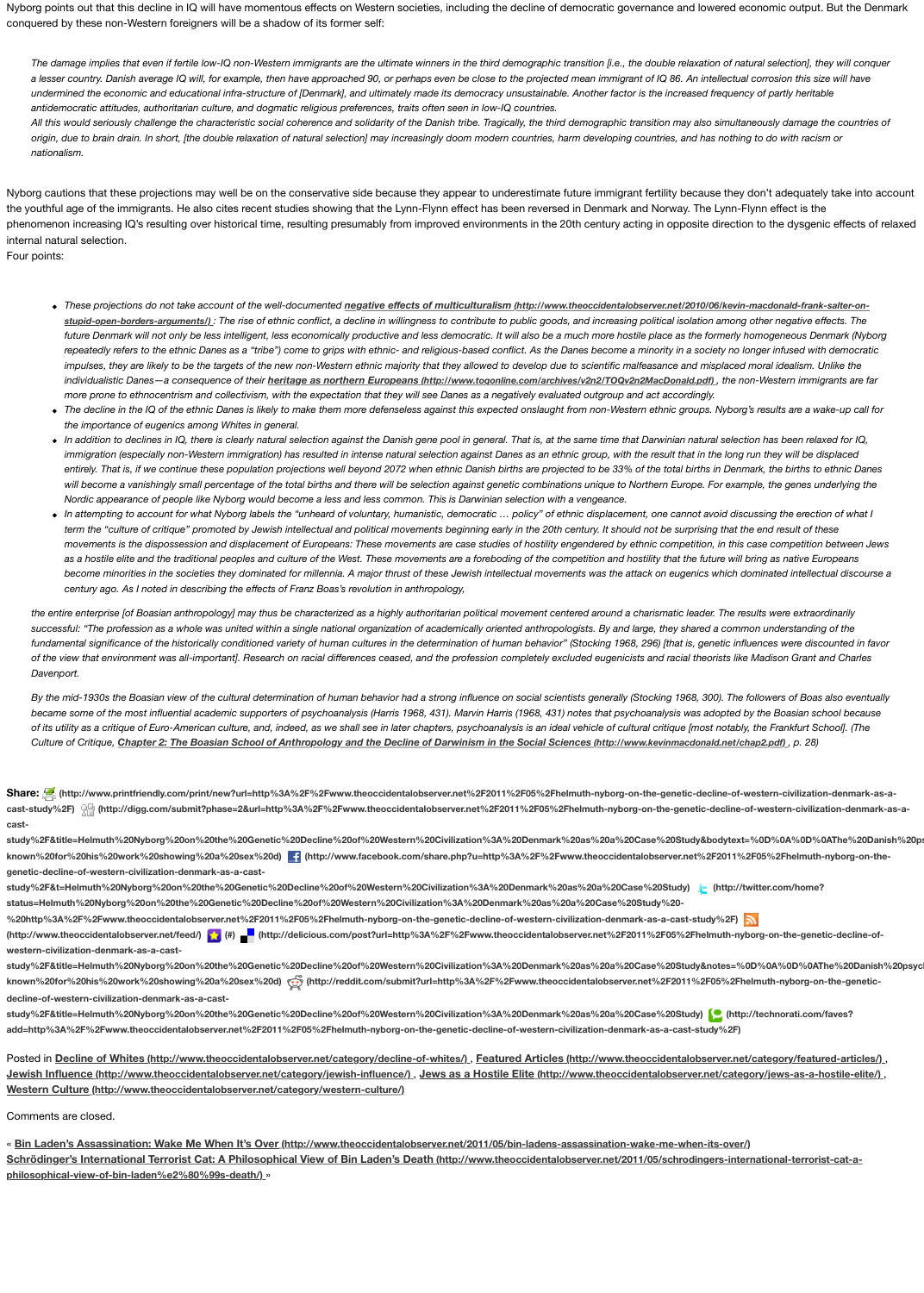

## **Post Notifier**

Enter your email address to subscribe to get an email with link that a new post was published. (Wordpres

Email Address

Subscribe

### **RSS links**

**RSS - Posts (http://www.theoccidentalobserver.net/feed/)**

#### **Featured Articles**



Death of John Peel: Biology, Brujeria and Big Mother (http://www.theocciden **Tobias Langdon**



- **[Richard Coudenhove-Kalergi: Ideological Father of the EU \(http://www](http://www.theoccidentalobserver.net/2014/01/video-archive/).theodorgial-comparently eu/) by Beau Albrecht**
- **Christianity and Sociobiology (http://www.theoccidentalobserver.net/2017/03/d.**



**Tr[ump can't lose White working clas](https://www.facebook.com/The-Occidental-Observer-163767458499/)s voters with a bad AHCA (http://www.theoccidentalobs [Kevin MacDonald](https://www.facebook.com/The-Occidental-Observer-163767458499/)**



**The Fate of Populism in Europe: The Dutch Election and a Preview of France populism-in-europe/) by Peter Baggins, Ph.D.**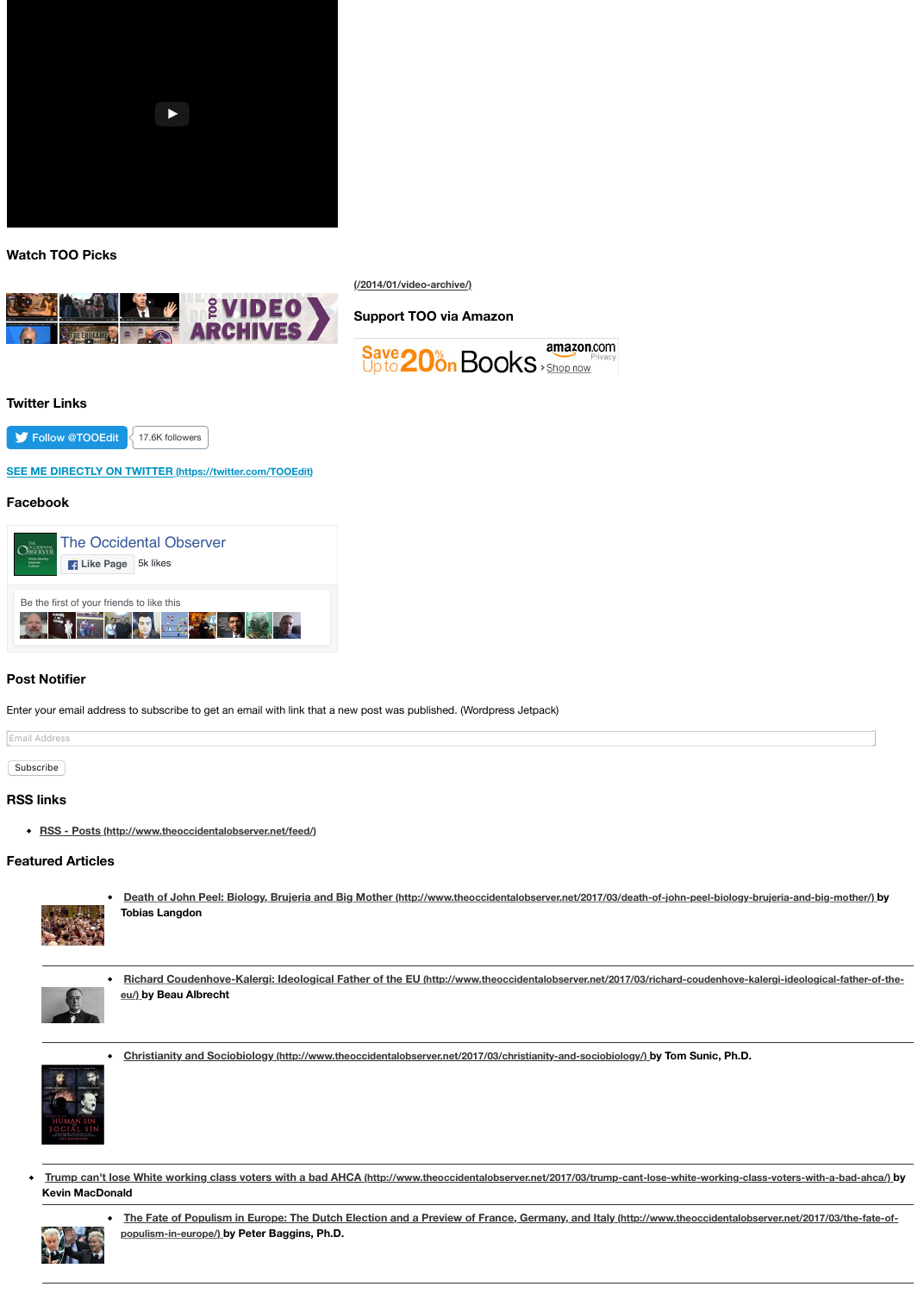**Marcek` Bas (http://www.theoccidentalobserver.net/author/marcel-bas/) Jack Beauregard (http://www.theoccidentalobserver.net/author/jack-beauregard/) Franci[s Carr Begbie \(http://www.theoccidentalobserver.net/author/francis-carr-begbie/\)](http://www.theoccidentalobserver.net/2017/03/turbans-from-amsterdam-the-demise-of-the-labour-party/) Valdis Bell (http://www.theoccidentalobserver.net/author/valdis-bell/) K R Bolton (http://www.theoccidentalobserver.net/author/k-r-bolton/) Robert Bonomo (http://www.theoccidentalobserver.net/author/robert-bonomo/) Ian Da[vid Carlyle \(http://www.theoccidentalobserver.net/author/ian-david-carlyle/\)](http://www.theoccidentalobserver.net/2017/03/i-love-myself-so-i-must-be-good/) Gilbert Cavanaugh (http://www.theoccidentalobserver.net/author/gilbert-cavanugh/) Ray Charlston (http://www.theoccidentalobserver.net/author/ray-charlston/) Diversity Chronicle (http://www.theoccidentalobserver.net/author/diversity-chronicle/) Patrick Cloutier (http://www.theoccidentalobserver.net/author/patrick-clotier/) Michael Colhaze (http://www.theoccidentalobserver.net/author/michaelcolhaze/) [Hubert Collins \(http://www.theoccidentalobserver.net/author/hub](http://www.theoccidentalobserver.net/author/camillus/)ert-collins/) [Edmund Connelly, Ph. D. \(http://www.theoccidentalobserver.ne](http://www.theoccidentalobserver.net/author/anatole/)t/author/edmundconnelly/) [Thomas Dalton \(http://www.theoccidentalobserver.net/autho](http://www.theoccidentalobserver.net/author/armor/)r/thomasdalton/) [Dr. Lasha Darkmoon \(http://www.theoccidentalobserver.net/author/lashadarkmoon/\)](http://www.theoccidentalobserver.net/author/dr-virginia-abernethy/) [Sam Davidson \(http://www.theoccidentalobserver.net/author/sam-davidson/\)](http://www.theoccidentalobserver.net/author/merlin-miller-and-adrian-krieg/) [William Davis \(http://www.theoccidentalobserver.net/author/](http://www.theoccidentalobserver.net/author/aesop/)william-davis/) [Jonas De Geer \(http://www.theoccidentalobserver.net/author/jonas-de-geer/](http://www.theoccidentalobserver.net/author/beau-albrecht/)) [Kevin DeAnna \(http://www.theoccidentalobserver.net/author/kevin-deanna/\)](http://www.theoccidentalobserver.net/author/marcus-alethia-ph-d/) [Alain DeBenoist \(http://www.theoccidentalobserver.net/author/alain-deb](http://www.theoccidentalobserver.net/author/anonymous/)enoist/) [F. Roger Devlin \(http://www.theoccidentalobserver.net/author/frogerdevlin/\)](http://www.theoccidentalobserver.net/author/pyotr-antonov/) [Sam Dickson \(http://www.theoccidentalobserver.net/author/sam-dickson/\)](http://www.theoccidentalobserver.net/author/igor-artemov/) [Charles Dodgson \(http://www.theoccidentalobserver.net/author/charlesdodgson/\)](http://www.theoccidentalobserver.net/author/peter-baggins/)**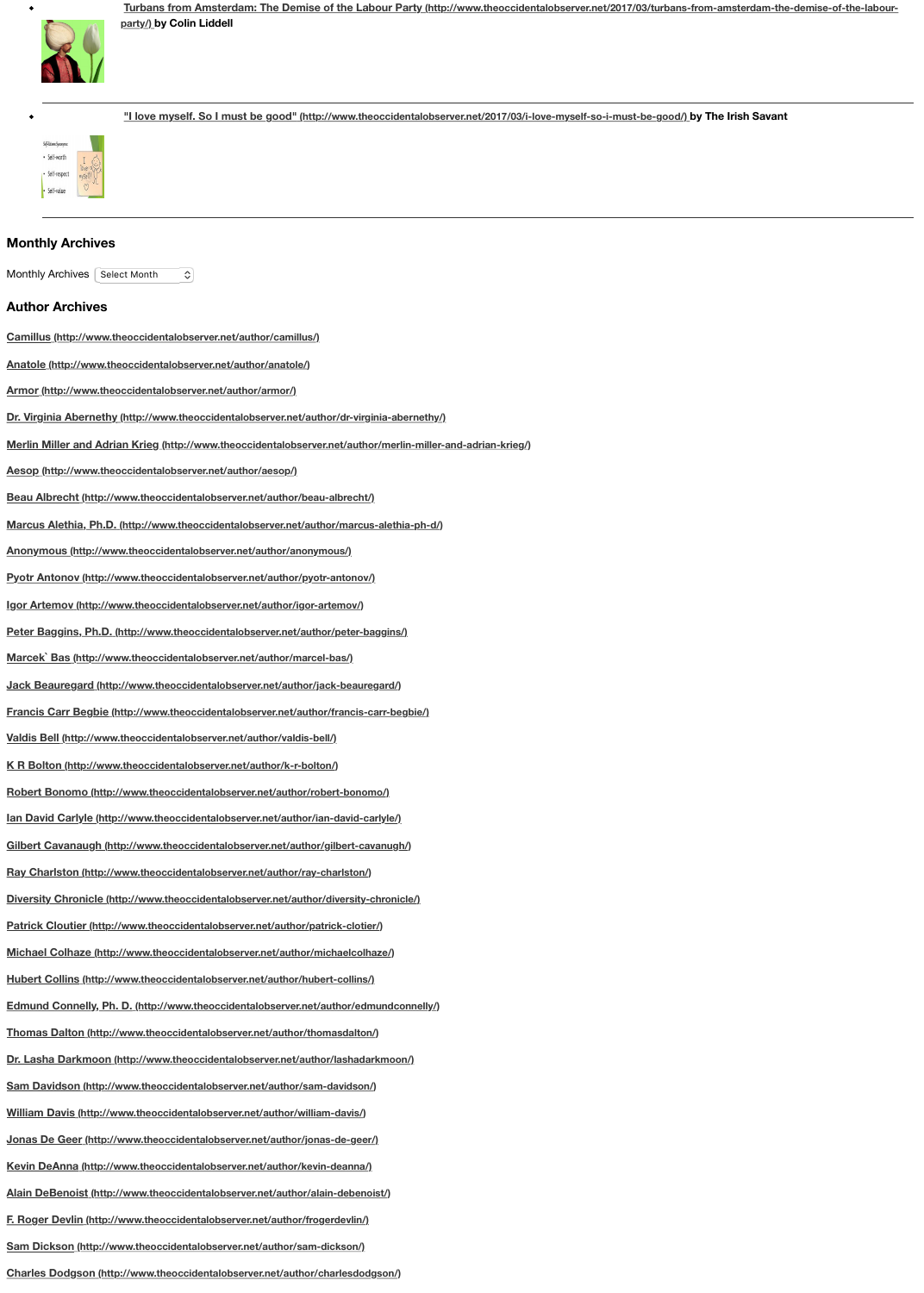**[John Highlands \(http://www.theoccidentalobserver.net/author/jack-highlands/\)](http://www.theoccidentalobserver.net/author/christophe-dolbeau/) [Terrence Hill \(http://www.theoccidentalobserver.net/author/terrence-hill/\)](http://www.theoccidentalobserver.net/author/christopherdonovan/) [Anthony Hilton \(http://www.theoccidentalobserver.net/author/anthonyhilton/\)](http://www.theoccidentalobserver.net/author/duke-dougherty/) [Earl P. Holt III \(http://www.theoccidentalobserver.net/author/earl-p-holt-iii/\)](http://www.theoccidentalobserver.net/author/chris-downie/) [Hans Holtzcamp \(http://www.theoccidentalobserver.net/author/hans-holtzcamp/\)](http://www.theoccidentalobserver.net/author/guillaume-durocher/) [Juleigh Howard-Hobson \(http://www.theoccidentalobserver.net/auth](http://www.theoccidentalobserver.net/author/ed-dutton/)or/juleigh-howard-hobson/) [Daniel Höglund \(http://www.theoccidentalobserver.net/author/daniel-hoglun](http://www.theoccidentalobserver.net/author/james1134/)d/) [Washington Irving \(http://www.theoccidentalobserver.net/author/washington-ir](http://www.theoccidentalobserver.net/author/harrison-elings/)ving/) [Rob Isner \(http://www.theoccidentalobserver.net/author/rob-isner/\)](http://www.theoccidentalobserver.net/author/enza-ferreri/) [M. Jaggers \(http://www.theoccidentalobserver.net/author/m-jaggers/\)](http://www.theoccidentalobserver.net/author/alex-fontana/) [Charles Jansen \(http://www.theoccidentalobserver.net/author/charles-jansen](http://www.theoccidentalobserver.net/author/andrew-fraser/)/) [Peter Jansen \(http://www.theoccidentalobserver.net/author/peter-jansen/\)](http://www.theoccidentalobserver.net/author/will-fredericks/) [Christian Johanson \(http://www.theoccidentalobserver.net/autho](http://www.theoccidentalobserver.net/author/freeman/)r/christian/) [Greg Johnson \(http://www.theoccidentalobserver.net/author/greg-johnson/\)](http://www.theoccidentalobserver.net/author/karla-friedrich/) [Matthew Raphael Johnson \(http://www.theoccidentalobserver.net/au](http://www.theoccidentalobserver.net/author/peter-gast/)thor/matthew-raphael-johnson/) [Caryl Johnston \(http://www.theoccidentalobserver.net/author/caryl-johnston/\)](http://www.theoccidentalobserver.net/author/thomas-goodrich/) [Lara Johnstone \(http://www.theoccidentalobserver.net/author/lara-johnsto](http://www.theoccidentalobserver.net/author/johngraham/)ne/) [Thomas Jones \(http://www.theoccidentalobserver.net/author/thomas-jo](http://www.theoccidentalobserver.net/author/mark-green/)nes/) [Andrew Joyce, Ph.D. \(http://www.theoccidentalobserver.net/author/an](http://www.theoccidentalobserver.net/author/nick-griffin/)drew-joyce/) [Olof Karlsson \(http://www.theoccidentalobserver.net/author/olof-karlsson/\)](http://www.theoccidentalobserver.net/author/robert-s-griffin/) [Anthony Hilton and Kevin MacDonald \(http://www.theoccidentalobserver.net/a](http://www.theoccidentalobserver.net/author/carolinehartley/)uthor/anthony-hilton-and-kevin-macdonald/) [John Graham and Kevin MacDonald \(http://www.theoccidentalobserver.net/](http://www.theoccidentalobserver.net/author/george-f-held/)author/john-graham-and-k [Peter Baggins and Kevin MacDonald \(http://www.theoccidentalobserver.net/author/](http://www.theoccidentalobserver.net/author/robert-henderson/)peter-baggins-and-[Pavlo Khomenko \(http://www.theoccidentalobserver.net/author/pavlo](http://www.theoccidentalobserver.net/author/brian-hess/)-khomenko/)**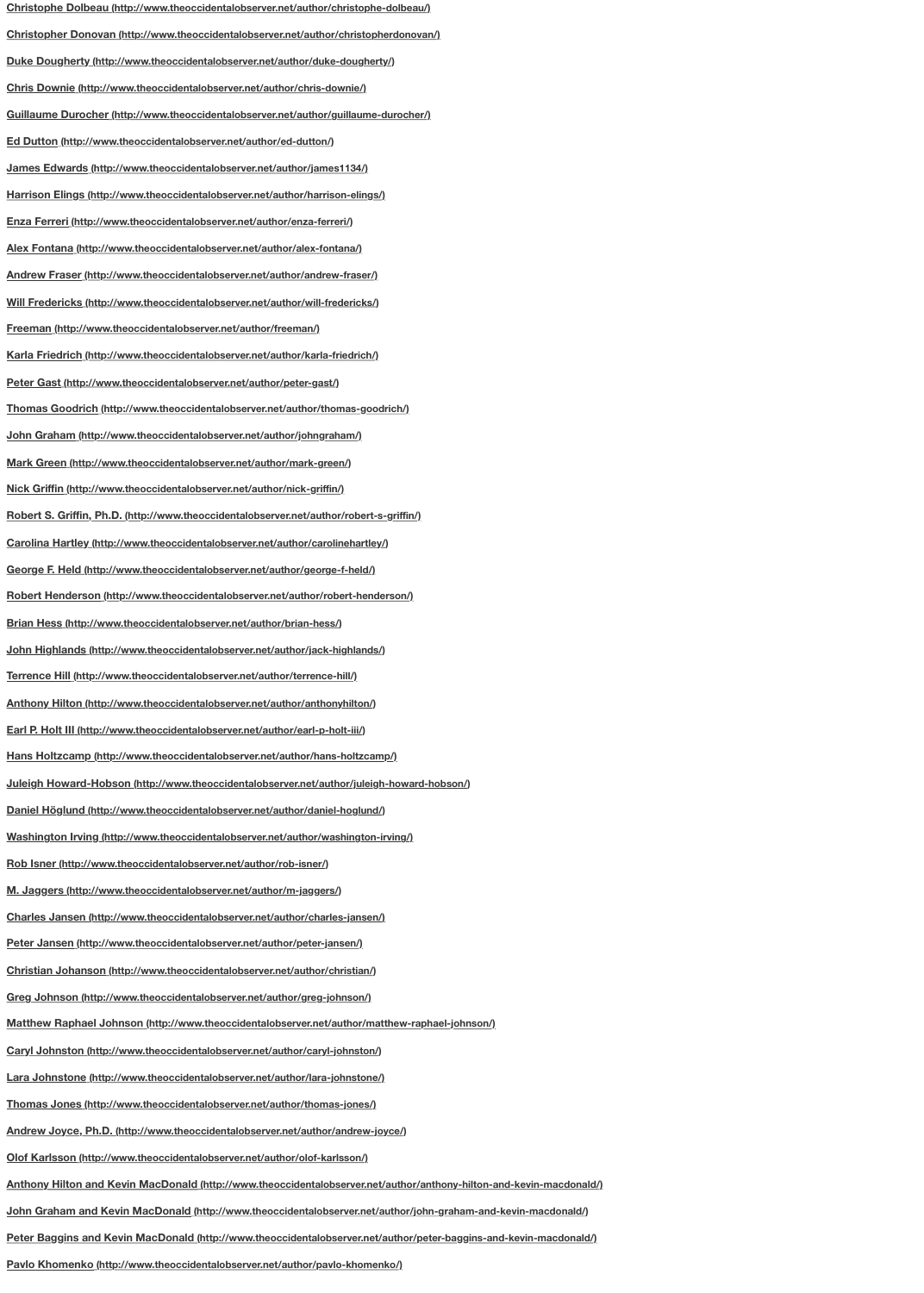**[Hewitt E. Moore \(http://www.theoccidentalobserver.net/author/hewitt-e-moore/\)](http://www.theoccidentalobserver.net/author/rudyard-kipling/) [James Murray \(http://www.theoccidentalobserver.net/author/jamesmurray/\)](http://www.theoccidentalobserver.net/author/ereknutsson/) [Lawrence Murray \(http://www.theoccidentalobserver.net/author/lawrenc](http://www.theoccidentalobserver.net/author/eric-kunnap/)e-murray/) [Tim Murray \(http://www.theoccidentalobserver.net/author/tim-murray/\)](http://www.theoccidentalobserver.net/author/kevinlamb/) [Ales Nemec \(http://www.theoccidentalobserver.net/author/ales-nemec/\)](http://www.theoccidentalobserver.net/author/tobias-langdon/) [Andy Nowicki \(http://www.theoccidentalobserver.net/author/andy-nowicki/\)](http://www.theoccidentalobserver.net/author/austen-layard/) [James O'Meara \(http://www.theoccidentalobserver.net/author/james-om](http://www.theoccidentalobserver.net/author/colin-liddell/)eara/) [Michael O'Meara \(http://www.theoccidentalobserver.net/author/michaelom](http://www.theoccidentalobserver.net/author/john-lilburne/)eara/) [Tom Oliver \(http://www.theoccidentalobserver.net/author/tom-oliver/\)](http://www.theoccidentalobserver.net/author/rob-lonaker/) [Matt Parrott \(http://www.theoccidentalobserver.net/author/mattparrott/\)](http://www.theoccidentalobserver.net/author/andrew-lowden/) [Eric Paulson \(http://www.theoccidentalobserver.net/autho](http://www.theoccidentalobserver.net/author/luke/)r/ericpaulson/) [Trudie Pert \(http://www.theoccidentalobserver.net/author/trudiepert/\)](http://www.theoccidentalobserver.net/author/trevorlynch/) [Joseph Pryce \(http://www.theoccidentalobserver.net/author/joseph-pryce/\)](http://www.theoccidentalobserver.net/author/a-w-maccrinnan/) [Margaret Pyke \(http://www.theoccidentalobserver.net/author/margaretp](http://www.theoccidentalobserver.net/author/kmac/)yke/) [Jonathan Pyle \(http://www.theoccidentalobserver.net/author/jonathanpyle/\)](http://www.theoccidentalobserver.net/author/richardmcculloch/) [Alma Rauhaus \(http://www.theoccidentalobserver.net/author/alma-rauhaus](http://www.theoccidentalobserver.net/author/danmichaels/)/) [Roman Bernard and Richard Spencer \(http://www.theoccidentalobserver.net/author/rom](http://www.theoccidentalobserver.net/author/alexander-middleton/)an-bernard-and-richarge 120 [Gregory Ritter \(http://www.theoccidentalobserver.net/author/gregory-ritter/\)](http://www.theoccidentalobserver.net/author/alexander-mikhaylov/) [James Roberts \(http://www.theoccidentalobserver.net/author/james-roberts/\)](http://www.theoccidentalobserver.net/author/christian-miller/) [Matthew Roberts \(http://www.theoccidentalobserver.net/author/robert-ma](http://www.theoccidentalobserver.net/author/james-miller/)thews/) [Michael Robeson \(http://www.theoccidentalobserver.net/author/mic](http://www.theoccidentalobserver.net/author/lee-miller/)hael-robeson/) [Nelson Rosit \(http://www.theoccidentalobserver.net/author/nelson-rosit/\)](http://www.theoccidentalobserver.net/author/merlin-miller/) [Ted Sallis \(http://www.theoccidentalobserver.net/author/tedsallis/\)](http://www.theoccidentalobserver.net/author/connor-mitchell/)**

**[James Joseph Sanchez \(http://www.theoccidentalobserver.net/author/jamesjo](http://www.theoccidentalobserver.net/author/too-moderator/)sephsanchez/)**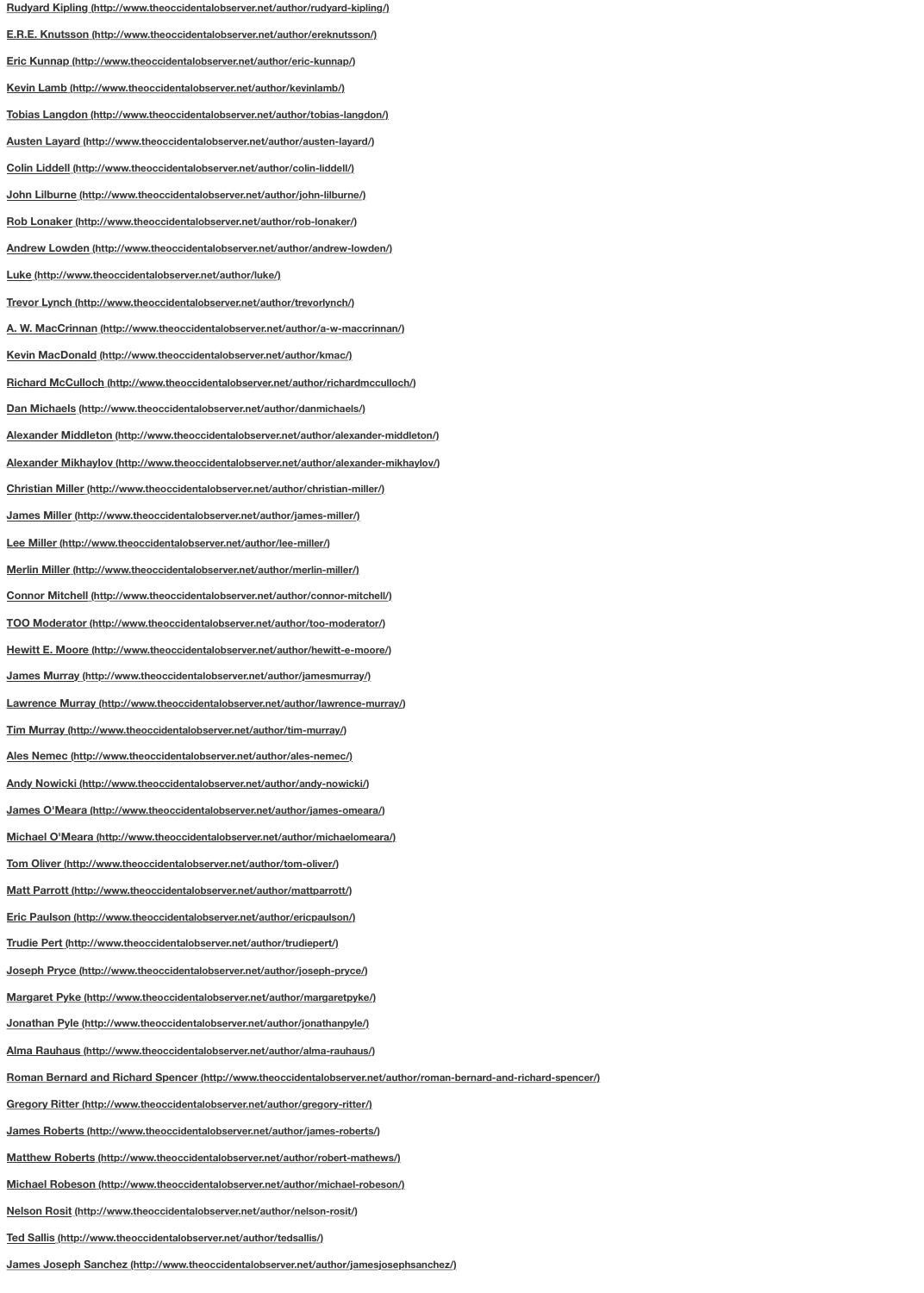**[Reginald Thompson \(http://www.theoccidentalobserver.net/author/reginaldthompson/\)](http://www.theoccidentalobserver.net/author/brenton-sanderson/) [Richard Thornbourn \(http://www.theoccidentalobserver.net/author/richard-](http://www.theoccidentalobserver.net/author/thilo-sarrazin/)thorbourn/) [Penelope Thornton \(http://www.theoccidentalobserver.net/author/penelopethorn](http://www.theoccidentalobserver.net/author/the-irish-savant/)ton/) [César Tort \(http://www.theoccidentalobserver.net/author/cesartort/\)](http://www.theoccidentalobserver.net/author/bryan-christopher-sawyer/) [Sir Tristram \(http://www.theoccidentalobserver.net/author/sir-tristram/\)](http://www.theoccidentalobserver.net/author/johannes-scharf/) [Lucian Tudor \(http://www.theoccidentalobserver.net/author/lucian-tudor/\)](http://www.theoccidentalobserver.net/author/john-schretenthaler/) [Stefan H. Vestappen \(http://www.theoccidentalobserver.net/author/stefan-h-](http://www.theoccidentalobserver.net/author/hadding-scott/)verstappen/) [James Wald \(http://www.theoccidentalobserver.net/author/james-](http://www.theoccidentalobserver.net/author/jack-sen/)wald/) [Lore Waldvogel \(http://www.theoccidentalobserver.net/author/lore-waldvogel/\)](http://www.theoccidentalobserver.net/author/patrick-slattery-ph-d/) [Bob Wallace \(http://www.theoccidentalobserver.net/author/bobwallace/\)](http://www.theoccidentalobserver.net/author/l-scott-smith/) [Martin Webster \(http://www.theoccidentalobserver.net/author/martin-webster](http://www.theoccidentalobserver.net/author/winston-smith/)/) [Frank Weisse \(http://www.theoccidentalobserver.net/author/frank-weisse](http://www.theoccidentalobserver.net/author/jackspence/)/) [Lawson Wellborn \(http://www.theoccidentalobserver.net/author/lawson-wellborn/](http://www.theoccidentalobserver.net/author/richard-spencer/)) [Mark Westerman \(http://www.theoccidentalobserver.net/author/mark-westerman/\)](http://www.theoccidentalobserver.net/author/wilburn-sprayberry/) [Elizabeth Whitcombe \(http://www.theoccidentalobserver.net/author/elizabeth](http://www.theoccidentalobserver.net/author/henry-st-john/)whitcombe/) [Preston Wiginton \(http://www.theoccidentalobserver.net/author/p](http://www.theoccidentalobserver.net/author/afp-staff/)reston-wiginton/) [Rob Winfield \(http://www.theoccidentalobserver.net/author/robwinfield/\)](http://www.theoccidentalobserver.net/author/robert-stark/) [Luke Wolfe \(http://www.theoccidentalobserver.net/author/luke-wolfe/\)](http://www.theoccidentalobserver.net/author/cooper-sterling/) [Ray Wolters \(http://www.theoccidentalobserver.net/author/ray-wolters/\)](http://www.theoccidentalobserver.net/author/richard-storey/) [Travis Woodson \(http://www.theoccidentalobserver.net/author/travis](http://www.theoccidentalobserver.net/author/rik-storey/)woodson/) [Yggdrasil \(http://www.theoccidentalobserver.net/author/yggdrasil/\)](http://www.theoccidentalobserver.net/author/peter-stuyvesant/) [David Yorkshire \(http://www.theoccidentalobserver.net/author/david-yo](http://www.theoccidentalobserver.net/author/william-sun/)rkshire/) [Tom Zaja \(http://www.theoccidentalobserver.net/author/thomas-zaja/\)](http://www.theoccidentalobserver.net/author/xenia-sunic/) [Pierre de Craon \(http://www.theoccidentalobserver.net/author/pierre-de-cr](http://www.theoccidentalobserver.net/author/tomsunic/)aon/)**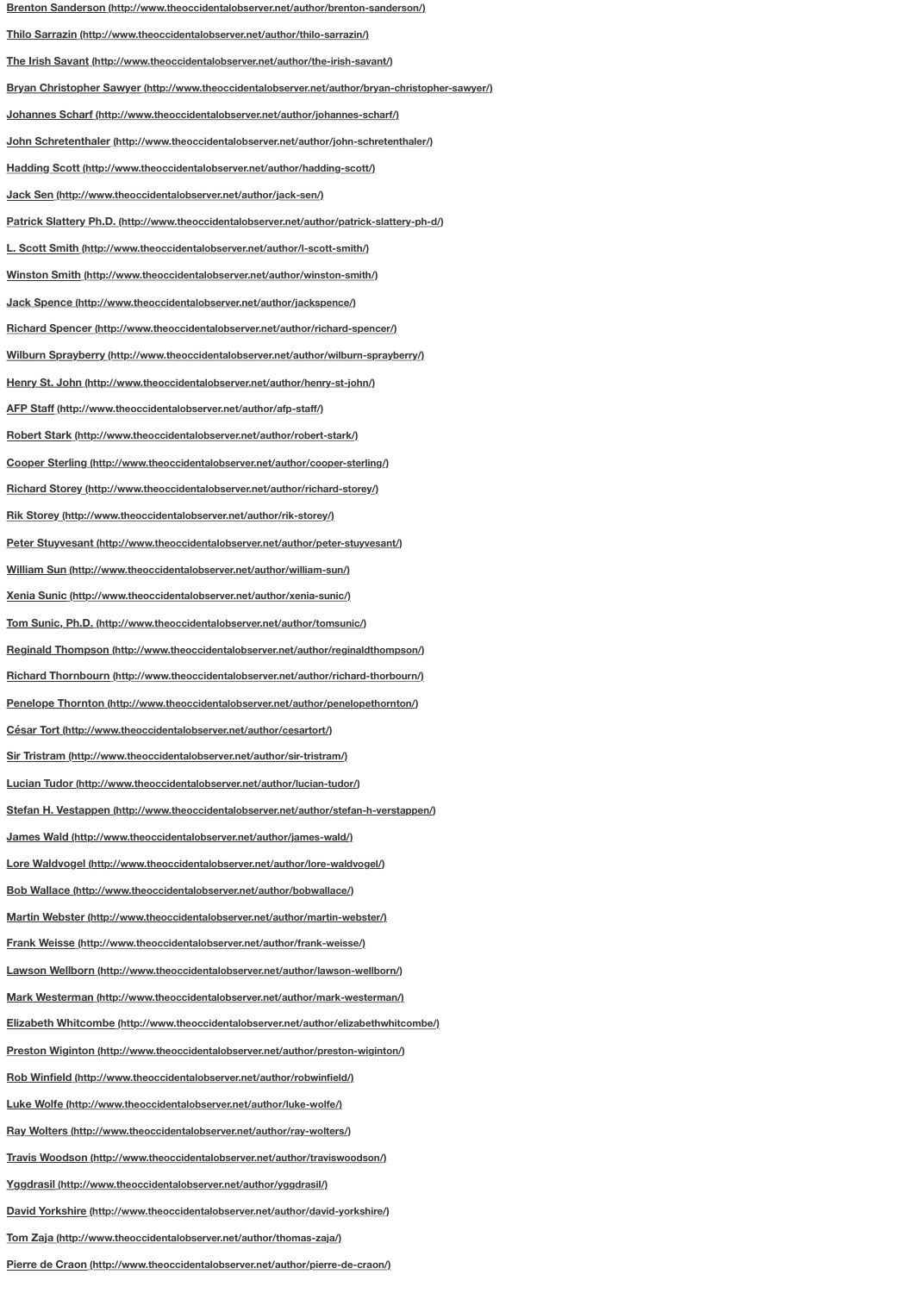- **VDare (http://www.vdare.com/)**
- **Virginia Abernethy (http://www.virginiaabernethy.com/)**
- **Washington Summit Publishers (http://www.washsummit.com/)**
- **[Wermod and Wermod Publishing Group \(http://ww](http://www.a2zpublications.com/)[w.w](http://alternative-right.blogspot.com/)ermodandwermod.com/)**

#### **Blog [Posts](http://www.american3rdposition.com/)**

- **[Subscription Drive for The Occidental Qu](http://www.arktos.com/)[arter](http://www.amren.com/)ly (http://www.theoccidentalobserver.net/2017/03/subscription-occidental-occidental-occidental-occidental-occidental-occidental-occidental-occidental-occidental-occidental-occi**
- **[Politicus Hibernicus and the lesson for Presid](http://www.candour.org.uk/)ent Trump (http://www.theoccidentalobserver.net/2017)** [Savant](http://www.cis.org/)
- **200 Years Together: Chapter 9 And Some Mysterious Search Engine Results (http://www.**  $\bullet$ **[mysterious-search-engine-results/\)](http://www.eurocanadian.ca/)** by Kevin MacDonald
- **[Oh ma' achin' sides!!! Anti-immigrant protests in](http://www.counter-currents.com/) [South Africa \(http](http://curiales.nl/)://www.theoccidentalobser/** [The Irish Savant](http://diversitychronicle.wordpress.com/)
- [The BBC's "Denying Jihad" Playbook \(http://www.theocc](http://www.europeandailynews.org/)identalobserver.net/2017/02/the-bbcs  $\bullet$
- **[English Translation of Alexander Solzhenitsyn](http://www.humanbiologicaldiversity.com/#EGI)['](http://www.usa.forzanuova.info/)[s "200 Years Together" \(http://w](http://www.humanbiologicaldiversity.com/#EGI)ww.theoccide**  $\bullet$ **together/)** [by Kevin MacDonald](http://instaurationonline.com/)
- **[Philip Weiss: "Israel interferes in our politics all the time](http://www.lighthouseliterature.com/), and it's never a scandal" (http://ww**  $\bullet$ **[all-the-time-and-its-never-a-scandal/\)](http://www.manews.org/)** by Kevin MacDonald
- **[Escaping the liberal bubble: Coming out as](http://occidentinvicta.com/) [a cons](http://www.npiamerica.org/)ervative in liberal, gay New York (http://w**  $\bullet$ **[a-conservative-in-liberal-gay-new-york/\)](http://www.occidentaldissent.com/)** by Kevin MacDonald
- **[Why Every Warrior Should Own a Firear](http://www.buchanan.org/)m (http://www.theoccidentalobserver.net/2017/01/why**
- **[A great New Year's Resolution: Subscribe to The Oc](http://projectnovaeuropa.com/)cidental Quarterly (http://www.theoccidentalogy Control August MacDonalde August August August August August August August August August August August August August August**

#### **Rece[nt Translations](http://www.ramzpaul.com/)**

- **Worte als Waff[en: Asymmetrie und Vorteil im s](http://www.riversofblood.co.uk/)prachlichen Wettstreit (http://www.theoccidental)**  $\bullet$ **wettstreit/)** [by Tobias Langdon](http://www.sobran.com/)
- **Uberlegungen zur Einheirat von Juden in die alteingesessene Elite (http://www.theoccidenta**  $\bullet$ **alteingesessene-elite/)** [by Andrew Joyce, Ph.D.](http://www.toqonline.com/)
- **Juden und Geldverleih: eine zeitgenössische Fallstudie, Teil II (http://www.theoccidentalobser** [Andrew Joyce, Ph.D.](http://www.whitehistorytoday.com/)
- **[Juden und Geldverleih, Teil 1 \(http://www.theocciden](http://www.tradyouth.org/)talobserver.net/2017/02/juden-und-geldverleicher**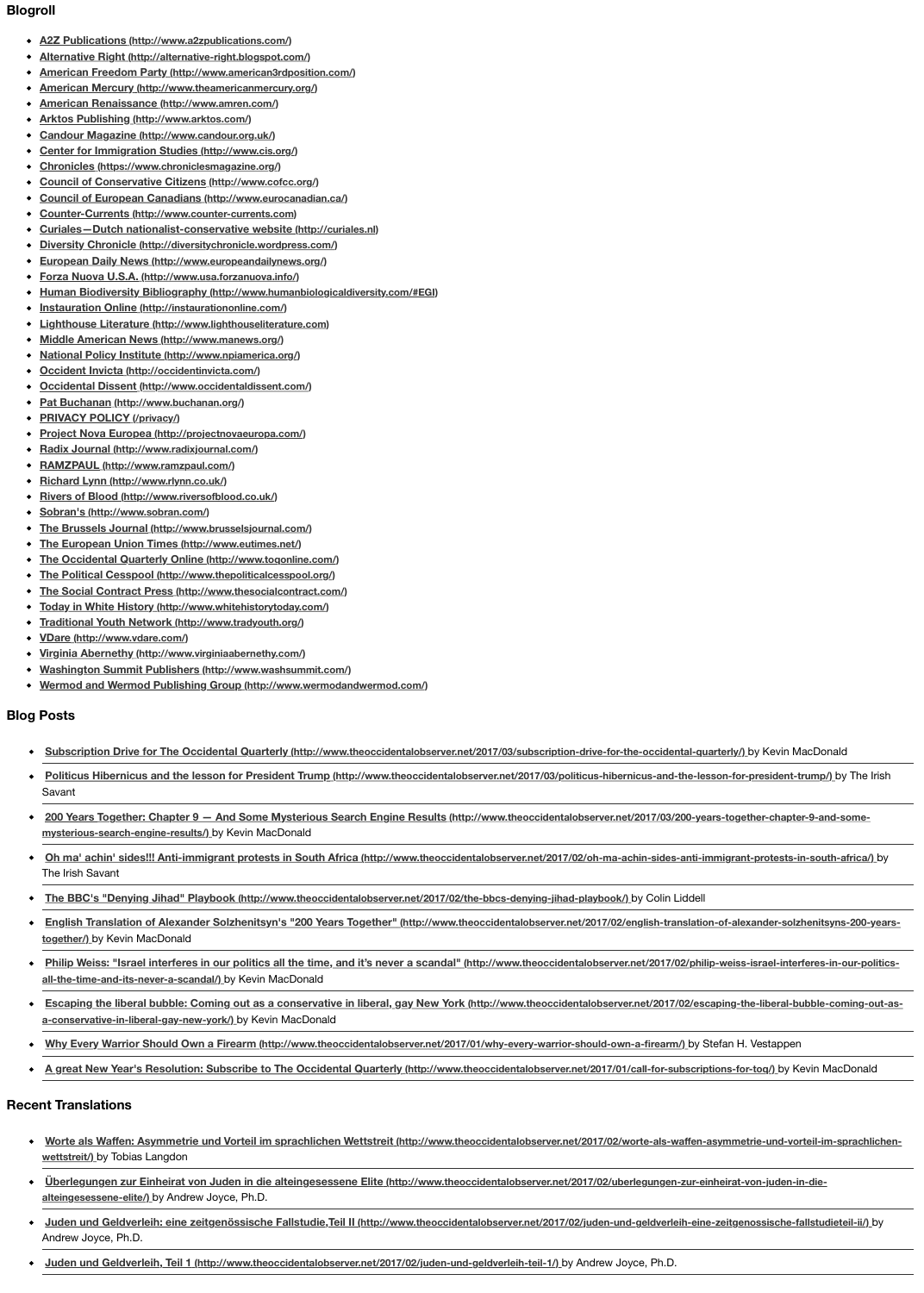- **Donald Trump (http://www.theoccidentalobserver.net/category/donald-trump/)** (38)
- **[Dual loyalty \(http://www.theoccidentalobserver.net/category/dual-loyalty/\)](http://www.theoccidentalobserver.net/2016/12/vazda-marie-ladenburgerove-zivot-ohrozujici-nedostatek-vitaminu-r/)** (9)
- $\bullet$ **Egalitarianism (http://www.theoccidentalobserver.net/category/egalitarianism/)** (1)
- **Elena Kagan (http://www.theoccidentalobserver.net/category/elena-kagan/)** (9)  $\bullet$
- **Ethnic Genetic Interests (http://www.theoccidentalobserver.net/category/ethnic-genetic-interests**  $\bullet$
- **Ethnocentrism (http://www.theoccidentalobserver.net/category/ethnocentrism/)** (15)  $\bullet$
- **EU Migration (http://www.theoccidentalobserver.net/category/eu-migration/)** (9)
- $\bullet$ **[Eugenics \(http://www.theoccidentalobserver.net/category/eugenics/\)](http://www.theoccidentalobserver.net/2016/11/une-victoire-historique-possiblement-revolutionnaire/)** (7)
- $\bullet$ **European Invasion (http://www.theoccidentalobserver.net/category/european-invasion/)** (6)
- **European Nationalism (http://www.theoccidentalobserver.net/category/european-nationalism/) (6**  $\bullet$
- **European New Right (http://www.theoccidentalobserver.net/category/european-new-right/)** (9)  $\bullet$
- **Evolutionary Psychology (http://www.theoccidentalobserver.net/category/evolutionary-psychology**
- **[Featured Articles](https://twitter.com/intent/follow?ref_src=twsrc%5Etfw®ion=follow_link&screen_name=TOOEdit&tw_p=followbutton) (http://www.theoccidentalobserver.net/category/featured-articles/)** (1,483)  $\bullet$
- **Free Speech (http://www.theoccidentalobserver.net/category/free-speech/)** (7)  $\bullet$
- $\bullet$ **General (http://www.theoccidentalobserver.net/category/general/)** (166)
- **[Historical Anti-Jewish Writing \(http://www.theoccid](https://twitter.com/TOOEdit)entalobserver.net/category/historical-anti-jewish-writing/)** (9)  $\bullet$
- **Holocaust Industry (http://www.theoccidentalobserver.net/category/holocaust-industry/)** (9)
- $\bullet$ **Homosexuality (http://www.theoccidentalobserver.net/category/homosexuality/)** (5)
- **Immigration (http://www.theoccidentalobserver.net/category/immigration/)** (60)  $\bullet$
- $\bullet$ **[Implicit Whiteness \(http://www.theoccidentalobserver.net/category/implicit-whiteness/\)](http://www.theoccidentalobserver.net/category/affirmative-actionminority-preferences/)** (24)
- **[Individualism/Collectivism \(http://www.theoccidentalobserver.net/category/individualism](http://www.theoccidentalobserver.net/category/african-americans/)collectivism/)** (1)  $\bullet$
- **[Islamization \(http://www.theoccidentalobserver.net/category/islamiz](http://www.theoccidentalobserver.net/category/africans/)ation/)** (10)
- $\bullet$ **[Israel \(http://www.theoccidentalobserver.net/category/israel/\)](http://www.theoccidentalobserver.net/category/altright/)** (35)
- **[Israel Lobby \(http://www.theoccidentalobserver.net/category/israel-lobby/\)](http://www.theoccidentalobserver.net/category/americanism/)** (84)  $\bullet$
- **[Jewish Academic Activism \(http://www.theoccidentalobserver.net/category/jew](http://www.theoccidentalobserver.net/category/anders-breivik/)ish-academic-activism-** $\bullet$
- **[Jewish Aggressiveness \(http://www.theoccidentalobserver.net/category/jewish-aggressiveness/\)](http://www.theoccidentalobserver.net/category/anti-defamation-league/)** (1)  $\bullet$
- **[Jewish Attitudes \(http://www.theoccidentalobserver.net/category/jewish-attitudes/\)](http://www.theoccidentalobserver.net/category/anti-jewish-writing/)** (19)
- **[Jewish Attitudes on Free Speech \(http://www.theoccidentalobserver.net/categ](http://www.theoccidentalobserver.net/category/anti-semitism/)ory/jewish-attitud**
- **[Jewish Double Standards on Immigration and Multiculturalism in Israel vs. the Diaspo](http://www.theoccidentalobserver.net/category/anti-white-attitudes/)ra (htt**  $\bullet$ **diaspora/)** (60)
- **[Jewish Ethics \(http://www.theoccidentalobserver.net/category/jewish-ethics/\)](http://www.theoccidentalobserver.net/category/bias-in-academia/)** (5)
- **[Jewish Ethnic Networking \(http://www.theoccidentalobserver.net/category/jewi](http://www.theoccidentalobserver.net/category/british-politics/)sh-ethnic-networking**
- **[Jewish Ethnocentrism \(http://www.theoccidentalobserver.net/category/jewish-ethn](http://www.theoccidentalobserver.net/category/catholic-church/)ocentrism/) (2**  $\bullet$
- **[Jewish Genetic Segregation \(http://www.theoccidentalobserver.net/category/jewish-g](http://www.theoccidentalobserver.net/category/christian-zionism/)enetic-seg**  $\bullet$
- **[Jewish Influence \(http://www.theoccidentalobserver.net/category/jewish-](http://www.theoccidentalobserver.net/category/christianity/)influence/)** (80)  $\bullet$
- **[Jewish Influence in France \(http://www.theoccidentalobserver.net/cat](http://www.theoccidentalobserver.net/category/comment/)egory/jewish-influence-in-1**  $\bullet$
- **[Jewish Intelligence \(http://www.theoccidentalobserver.net/category/jewish-i](http://www.theoccidentalobserver.net/category/communism/)ntelligence/)** (6)
- $\bullet$ **[Jewish Journalism \(http://www.theoccidentalobserver.net/category/jewish-jou](http://www.theoccidentalobserver.net/category/conservatism/)rnalism/)** (5)
- **[Jewish Loyalty \(http://www.theoccidentalobserver.net/category/jewish-loyalty/\)](http://www.theoccidentalobserver.net/category/costs-of-multiculturalism/)** (9)  $\bullet$
- **[Jewish Moral Particularism \(http://www.theoccidentalobserver.net/category/jewish-m](http://www.theoccidentalobserver.net/category/cultural-marxism/)oral-particularism/)** (4)  $\bullet$
- **[Jewish Opposition to Free Speech \(http://www.theoccidentalobserver.net/category/je](http://www.theoccidentalobserver.net/category/decline-of-whites/)wish-opposition to Free Speech (http://www.theoccidentalobserver.net/category/jewish-oppo**
- **[Jewish Religiosity \(http://www.theoccidentalobserver.net/category/jewish-relig](http://www.theoccidentalobserver.net/category/donald-trump/)iosity/) (10)**